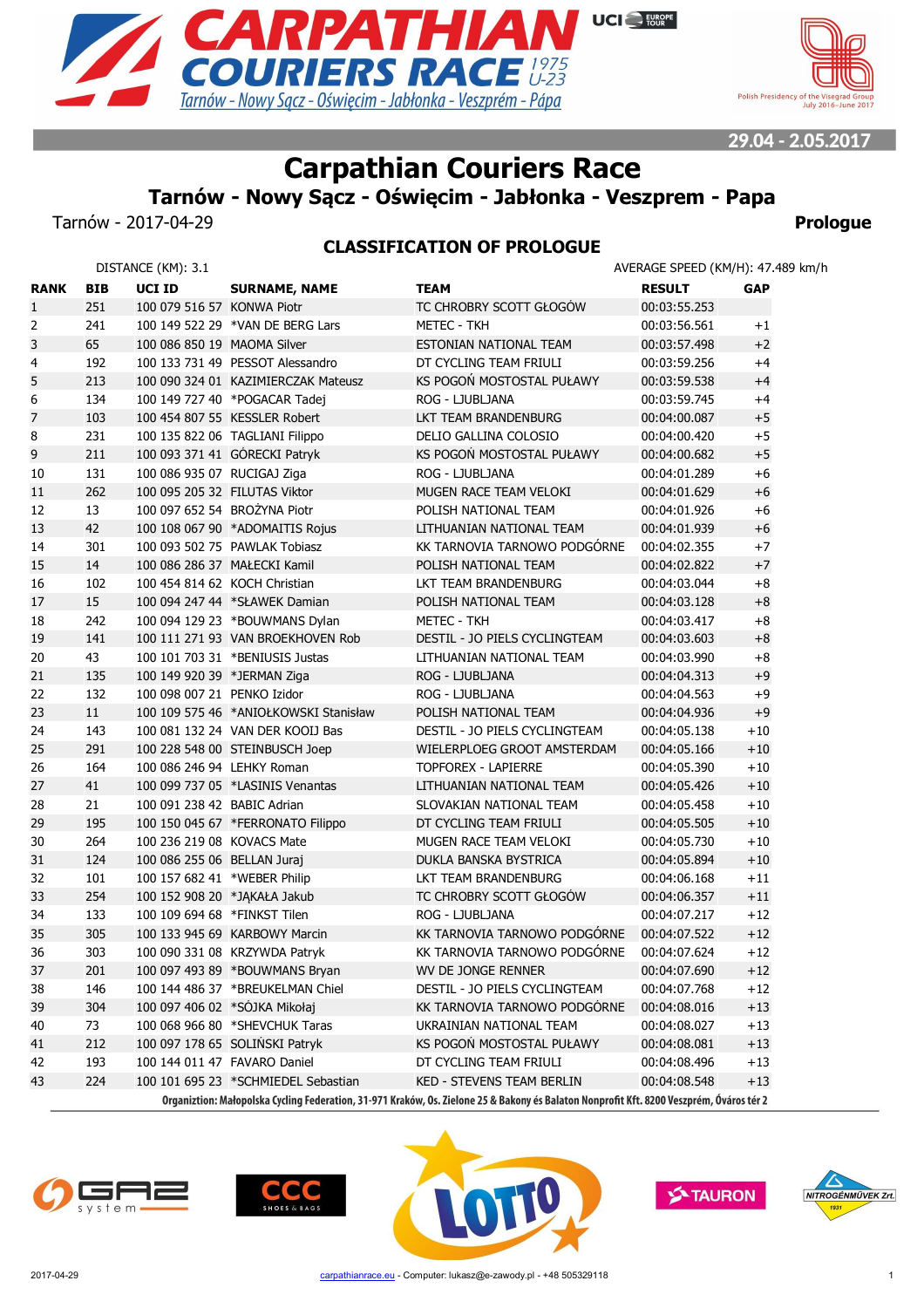



|        |     |                              |                                                              |                                                                                                                                          |              |       | 29.04 - 2.05.2017 |
|--------|-----|------------------------------|--------------------------------------------------------------|------------------------------------------------------------------------------------------------------------------------------------------|--------------|-------|-------------------|
| 44     | 71  |                              | 100 091 665 81 GLADYSH Roman                                 | UKRAINIAN NATIONAL TEAM                                                                                                                  | 00:04:08.804 | $+13$ |                   |
| 45     | 221 | 100 091 727 46 FRANZ Marcel  |                                                              | <b>KED - STEVENS TEAM BERLIN</b>                                                                                                         | 00:04:08.840 | $+13$ |                   |
| 46     | 243 |                              | 100 147 599 46 *VAN DER HORST Dennis                         | METEC - TKH                                                                                                                              | 00:04:09.157 | $+14$ |                   |
| 47     | 123 |                              | 100 107 767 81 *FOLTAN Adrian                                | DUKLA BANSKA BYSTRICA                                                                                                                    | 00:04:09.224 | $+14$ |                   |
| 48     | 202 |                              | 100 111 404 32 *VAN SINTMAARTENSDIJK Daan WV DE JONGE RENNER |                                                                                                                                          | 00:04:09.410 | $+14$ |                   |
| 49     | 292 |                              | 100 231 298 34 *SCHRIJVER Jorgos                             | WIELERPLOEG GROOT AMSTERDAM                                                                                                              | 00:04:09.525 | $+14$ |                   |
| 50     | 232 |                              | 100 109 702 76 GIULIANI Giacomo                              | DELIO GALLINA COLOSIO                                                                                                                    | 00:04:09.585 | $+14$ |                   |
| 51     | 191 | 100 138 797 71 BAIS Mattia   |                                                              | DT CYCLING TEAM FRIULI                                                                                                                   | 00:04:09.696 | $+14$ |                   |
| 52     | 223 |                              | 100 101 782 13 *MAGDEBURG Tobias                             | KED - STEVENS TEAM BERLIN                                                                                                                | 00:04:09.982 | $+14$ |                   |
| 53     | 175 |                              | 100 102 089 29 FINCKER Fernando                              | <b>GUERCIOTTI REDONDELA</b>                                                                                                              | 00:04:10.953 | $+15$ |                   |
| 54     | 144 |                              | 100 109 734 11 VAN LOON Jordi                                | DESTIL - JO PIELS CYCLINGTEAM                                                                                                            | 00:04:11.198 | $+16$ |                   |
| 55     | 162 |                              | 100 097 457 53 *SIRUCEK Vaclav                               | <b>TOPFOREX - LAPIERRE</b>                                                                                                               | 00:04:11.480 | $+16$ |                   |
| 56     | 222 |                              | 100 143 861 91 *AUGUSTIN Hannes                              | KED - STEVENS TEAM BERLIN                                                                                                                | 00:04:11.541 | $+16$ |                   |
| 57     | 194 |                              | 100 150 819 65 *MELLONI Mattia                               | DT CYCLING TEAM FRIULI                                                                                                                   | 00:04:11.832 | $+16$ |                   |
| 58     | 245 |                              | 100 093 364 34 *OLIESLAGERS Bob                              | METEC - TKH                                                                                                                              | 00:04:11.905 | $+16$ |                   |
| 59     | 293 | 100 147 607 54 *MOURIS Teun  |                                                              | WIELERPLOEG GROOT AMSTERDAM                                                                                                              | 00:04:12.461 | $+17$ |                   |
| 60     | 145 |                              | 100 151 265 26 *OLDE MEIERINK Lars                           | DESTIL - JO PIELS CYCLINGTEAM                                                                                                            | 00:04:12.473 | $+17$ |                   |
| 61     | 63  |                              | 100 092 396 36 VENDELIN Karl Arnold                          | ESTONIAN NATIONAL TEAM                                                                                                                   | 00:04:12.559 | $+17$ |                   |
| 62     | 261 |                              | 100 145 433 14 *BERTALAN Balazs                              | MUGEN RACE TEAM VELOKI                                                                                                                   | 00:04:12.939 | $+17$ |                   |
| 63     | 234 |                              | 100 111 298 23 GALDOUNE Ahmed                                | DELIO GALLINA COLOSIO                                                                                                                    | 00:04:12.998 | $+17$ |                   |
| 64     | 294 |                              | 100 143 090 96 *VAN WIJK Oscar                               | WIELERPLOEG GROOT AMSTERDAM                                                                                                              | 00:04:13.006 | $+18$ |                   |
| 65     | 12  |                              | 100 334 505 33 SZELĄG Gracjan                                | POLISH NATIONAL TEAM                                                                                                                     | 00:04:13.250 | $+18$ |                   |
| 66     | 72  |                              | 100 111 381 09 *MUSIIENKO Bohdan                             | UKRAINIAN NATIONAL TEAM                                                                                                                  | 00:04:13.682 | $+18$ |                   |
| 67     | 74  |                              | 100 110 060 46 POHORELOV Vladyslav                           | UKRAINIAN NATIONAL TEAM                                                                                                                  | 00:04:13.746 | $+18$ |                   |
| 68     | 302 |                              | 100 101 727 55 *MRÓWKA Adrian                                | KK TARNOVIA TARNOWO PODGÓRNE                                                                                                             | 00:04:13.793 | $+18$ |                   |
| 69     | 255 |                              | 100 158 475 58 *JAGIEŁA Adam                                 | TC CHROBRY SCOTT GŁOGÓW                                                                                                                  | 00:04:13.918 | $+18$ |                   |
| 70     | 104 | 100 151 414 78 *RUDYS Paul   |                                                              | LKT TEAM BRANDENBURG                                                                                                                     | 00:04:14.210 | $+19$ |                   |
| 71     | 64  | 100 110 229 21 KIVISTIK Gert |                                                              | ESTONIAN NATIONAL TEAM                                                                                                                   | 00:04:14.829 | $+19$ |                   |
| 72     | 252 |                              | 100 139 624 25 ADAMCZYK Dawid                                | TC CHROBRY SCOTT GŁOGÓW                                                                                                                  | 00:04:15.027 | $+20$ |                   |
| 73     | 45  |                              | 100 161 290 60 *PUNKRYS Kasparas                             | LITHUANIAN NATIONAL TEAM                                                                                                                 | 00:04:15.040 | $+20$ |                   |
| 74     | 75  |                              | 100 111 452 80 *SHERBAN Vladyslav                            | UKRAINIAN NATIONAL TEAM                                                                                                                  | 00:04:15.330 | $+20$ |                   |
| 75     | 165 |                              | 100 094 888 06 NEUMAN Dominik                                | TOPFOREX - LAPIERRE                                                                                                                      | 00:04:15.733 | $+20$ |                   |
| 76     | 235 |                              | 100 144 071 10 *ZANNI Simone                                 | DELIO GALLINA COLOSIO                                                                                                                    | 00:04:15.837 | $+20$ |                   |
| 77     | 62  |                              | 100 097 307 00 *JOHANSON Kristsan                            | ESTONIAN NATIONAL TEAM                                                                                                                   | 00:04:16.367 | $+21$ |                   |
| 78     | 44  |                              | 100 108 069 92 *BIRENIS Arvydas                              | LITHUANIAN NATIONAL TEAM                                                                                                                 | 00:04:16.576 | $+21$ |                   |
| 79     | 22  | 100 157 829 91 *HLOZA Michal |                                                              | SLOVAKIAN NATIONAL TEAM                                                                                                                  | 00:04:16.934 | $+21$ |                   |
| $80\,$ | 233 |                              | 100 097 807 15 RADICE Raffaele                               | DELIO GALLINA COLOSIO                                                                                                                    | 00:04:17.084 | $+22$ |                   |
| 81     | 244 |                              | 100 106 072 35 *NIEUWPOORT Jelle                             | <b>METEC - TKH</b>                                                                                                                       | 00:04:17.456 | $+22$ |                   |
| 82     | 121 | 100 110 758 65 *VLCAK Martin |                                                              | DUKLA BANSKA BYSTRICA                                                                                                                    | 00:04:17.798 | $+22$ |                   |
| 83     | 152 |                              | 100 133 951 75 ZUBENKO Mykyta                                | ISD - JORBI CONTINENTAL TEAM                                                                                                             | 00:04:17.950 | $+22$ |                   |
| 84     | 151 | 100 096 409 72 UDOD Rinat    |                                                              | ISD - JORBI CONTINENTAL TEAM                                                                                                             | 00:04:17.962 | $+22$ |                   |
| 85     | 23  |                              | 100 109 781 58 *KOVACIK Vladimir                             | SLOVAKIAN NATIONAL TEAM                                                                                                                  | 00:04:18.075 | $+23$ |                   |
| 86     | 61  |                              | 100 111 495 26 *PRANGEL Kristo                               | ESTONIAN NATIONAL TEAM                                                                                                                   | 00:04:18.373 | $+23$ |                   |
| 87     | 295 |                              | 100 228 620 72 *KROEZE Thimo                                 | WIELERPLOEG GROOT AMSTERDAM                                                                                                              | 00:04:18.679 | $+23$ |                   |
| 88     | 214 |                              | 100 150 634 74 *KONOFAŁ Sebastian                            | KS POGOŃ MOSTOSTAL PUŁAWY                                                                                                                | 00:04:18.968 | $+23$ |                   |
| 89     | 161 | 100 093 386 56 PETRUS Jiri   |                                                              | TOPFOREX - LAPIERRE                                                                                                                      | 00:04:19.210 | $+24$ |                   |
| 90     | 204 |                              | 100 138 043 93 VAN IERSEL Youri                              | WV DE JONGE RENNER                                                                                                                       | 00:04:19.215 | $+24$ |                   |
| 91     | 225 |                              | 100 364 669 30 *AL MOAKEE Tarek                              | <b>KED - STEVENS TEAM BERLIN</b>                                                                                                         | 00:04:20.071 | $+25$ |                   |
| 92     | 265 | 100 095 006 27 MORICZ Daniel |                                                              | MUGEN RACE TEAM VELOKI                                                                                                                   | 00:04:20.430 | $+25$ |                   |
| 93     | 154 |                              | 100 086 658 21 BUDIAK Anatolii                               | ISD - JORBI CONTINENTAL TEAM                                                                                                             | 00:04:21.028 | $+26$ |                   |
| 94     | 153 |                              | 100 090 334 11 KREMINSKYI Vladyslav                          | ISD - JORBI CONTINENTAL TEAM                                                                                                             | 00:04:21.400 | $+26$ |                   |
|        |     |                              |                                                              | Organiztion: Małopolska Cycling Federation, 31-971 Kraków, Os. Zielone 25 & Bakony és Balaton Nonprofit Kft. 8200 Veszprém, Óváros tér 2 |              |       |                   |







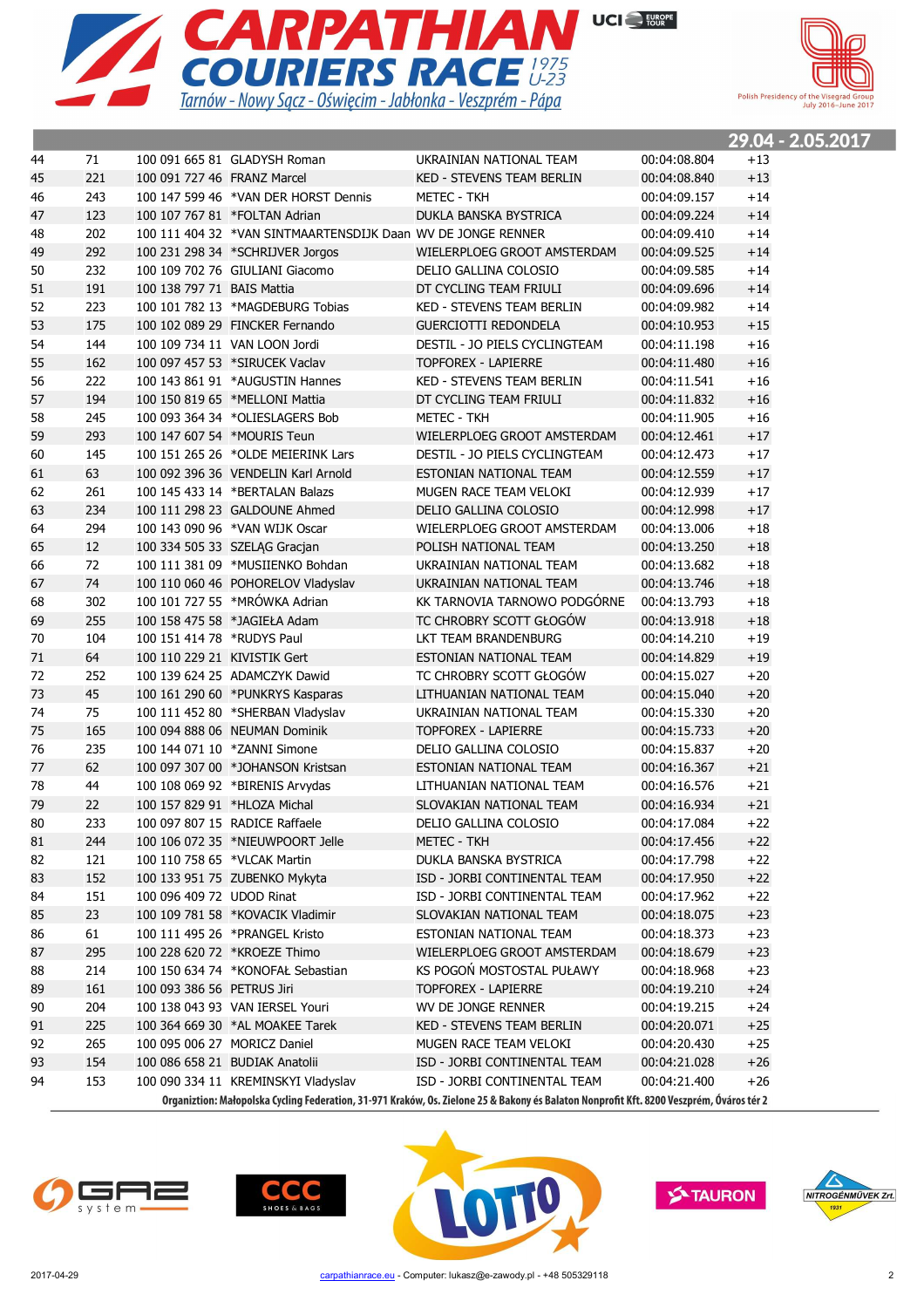



|     |     |                              |                                   |                             |              | 29.04 - 2.05.2017 |  |
|-----|-----|------------------------------|-----------------------------------|-----------------------------|--------------|-------------------|--|
| 95  | 172 |                              | 100 096 364 27 DOS SANTOS Rodrigo | <b>GUERCIOTTI REDONDELA</b> | 00:04:21.505 | $+26$             |  |
| 96  | 263 | 100 539 769 45 *TOROK Ince   |                                   | MUGEN RACE TEAM VELOKI      | 00:04:22.159 | $+27$             |  |
| 97  | 215 | 100 150 646 86 *PEKALA Piotr |                                   | KS POGOŃ MOSTOSTAL PUŁAWY   | 00:04:22.594 | $+27$             |  |
| 98  | 171 | 100 148 851 37 JUSTO Oscar   |                                   | <b>GUERCIOTTI REDONDELA</b> | 00:04:22.907 | $+27$             |  |
| 99  | 122 |                              | 100 093 369 39 *ZIMANY Kristian   | DUKLA BANSKA BYSTRICA       | 00:04:22.940 | $+27$             |  |
| 100 | 24  | 100 161 343 16 *VALA Dusan   |                                   | SLOVAKIAN NATIONAL TEAM     | 00:04:23.426 | $+28$             |  |
| 101 | 174 | 100 140 555 83 MAY Jefferey  |                                   | <b>GUERCIOTTI REDONDELA</b> | 00:04:24.125 | $+29$             |  |
| 102 | 163 |                              | 100 101 825 56 *CAPEK Tomas       | TOPFOREX - LAPIERRE         | 00:04:24.393 | $+29$             |  |
| 103 | 203 | 100 151 278 39 *KROON Rody   |                                   | WV DE JONGE RENNER          | 00:04:25.057 | $+30$             |  |
| 104 | 253 |                              | 100 150 643 83 *OCHOCKI Łukasz    | TC CHROBRY SCOTT GŁOGÓW     | 00:04:25.603 | $+30$             |  |
| 105 | 173 |                              | 100 519 096 33 ARRIAGADA Matias   | <b>GUERCIOTTI REDONDELA</b> | 00:04:27.508 | $+32$             |  |
| 106 | 25  | 100 100 400 86 VANKO Filip   |                                   | SLOVAKIAN NATIONAL TEAM     | 00:04:33.877 | $+38$             |  |
| 107 | 205 |                              | 100 109 476 44 *DEKKER David      | WV DE JONGE RENNER          | 00:05:04.408 | $+1:09$           |  |

| <b>ON THE START</b> | 107 |
|---------------------|-----|
| <b>STARTED</b>      | 107 |
| <b>FINISHED</b>     | 107 |
| <b>DISOUALIFIED</b> | Λ   |

| <b>TEAM CLASSIFICATION ON PROLOGUE</b> |  |
|----------------------------------------|--|
|                                        |  |

| <b>RANK</b>    | <b>CODE</b> | <b>TEAM</b>                      | <b>COUNTRY</b> | <b>RESULT</b> | <b>GAP</b> |
|----------------|-------------|----------------------------------|----------------|---------------|------------|
| 1              | <b>ROG</b>  | ROG - LJUBLJANA                  | <b>SLO</b>     | 00:12:04      |            |
| $\overline{2}$ | <b>POL</b>  | POLISH NATIONAL TEAM             | <b>POL</b>     | 00:12:06      | $+2$       |
| 3              | <b>POG</b>  | KS POGOŃ MOSTOSTAL PUŁAWY        | <b>POL</b>     | 00:12:07      | $+3$       |
| 4              | <b>MET</b>  | <b>METEC - TKH</b>               | <b>NED</b>     | 00:12:08      | $+4$       |
| 5              | <b>LKT</b>  | LKT TEAM BRANDENBURG             | <b>GER</b>     | 00:12:09      | $+5$       |
| 6              | LTU         | I ITHUANIAN NATIONAL TFAM        | LTU            | 00:12:09      | $+5$       |
| 7              | <b>FRI</b>  | DT CYCLING TEAM FRIULI           | <b>ITA</b>     | 00:12:12      | $+8$       |
| 8              | <b>CHR</b>  | TC CHROBRY SCOTT GŁOGÓW          | <b>POL</b>     | 00:12:14      | $+10$      |
| 9              | DJP         | DESTIL - JO PIELS CYCLINGTEAM    | <b>NED</b>     | 00:12:15      | $+11$      |
| 10             | <b>TAR</b>  | KK TARNOVIA TARNOWO PODGÓRNE     | <b>POL</b>     | 00:12:16      | $+12$      |
| 11             | <b>MUG</b>  | MUGEN RACE TEAM VELOKI           | <b>HUN</b>     | 00:12:18      | $+14$      |
| 12             | <b>DEL</b>  | DELIO GALLINA COLOSIO            | ITA            | 00:12:21      | $+17$      |
| 13             | <b>EST</b>  | ESTONIAN NATIONAL TEAM           | <b>EST</b>     | 00:12:23      | $+19$      |
| 14             | <b>KED</b>  | <b>KED - STEVENS TEAM BERLIN</b> | <b>GER</b>     | 00:12:25      | $+21$      |
| 15             | <b>WIE</b>  | WIELERPLOEG GROOT AMSTERDAM      | <b>NED</b>     | 00:12:26      | $+22$      |
| 16             | <b>UKR</b>  | UKRAINIAN NATIONAL TEAM          | <b>UKR</b>     | 00:12:29      | $+25$      |
| 17             | <b>TOP</b>  | <b>TOPFOREX - LAPIERRE</b>       | <b>CZE</b>     | 00:12:31      | $+27$      |
| 18             | <b>DKB</b>  | DUKLA BANSKA BYSTRICA            | <b>SVK</b>     | 00:12:31      | $+27$      |
| 19             | <b>REN</b>  | WV DE JONGE RENNER               | <b>NED</b>     | 00:12:35      | $+31$      |
| 20             | <b>SLO</b>  | SLOVAKIAN NATIONAL TEAM          | <b>SVK</b>     | 00:12:39      | $+35$      |
| 21             | <b>GUR</b>  | <b>GUERCIOTTI REDONDELA</b>      | <b>ESP</b>     | 00:12:53      | $+49$      |
| 22             | <b>IDS</b>  | ISD - JORBI CONTINENTAL TEAM     | <b>UKR</b>     | 00:12:55      | $+51$      |







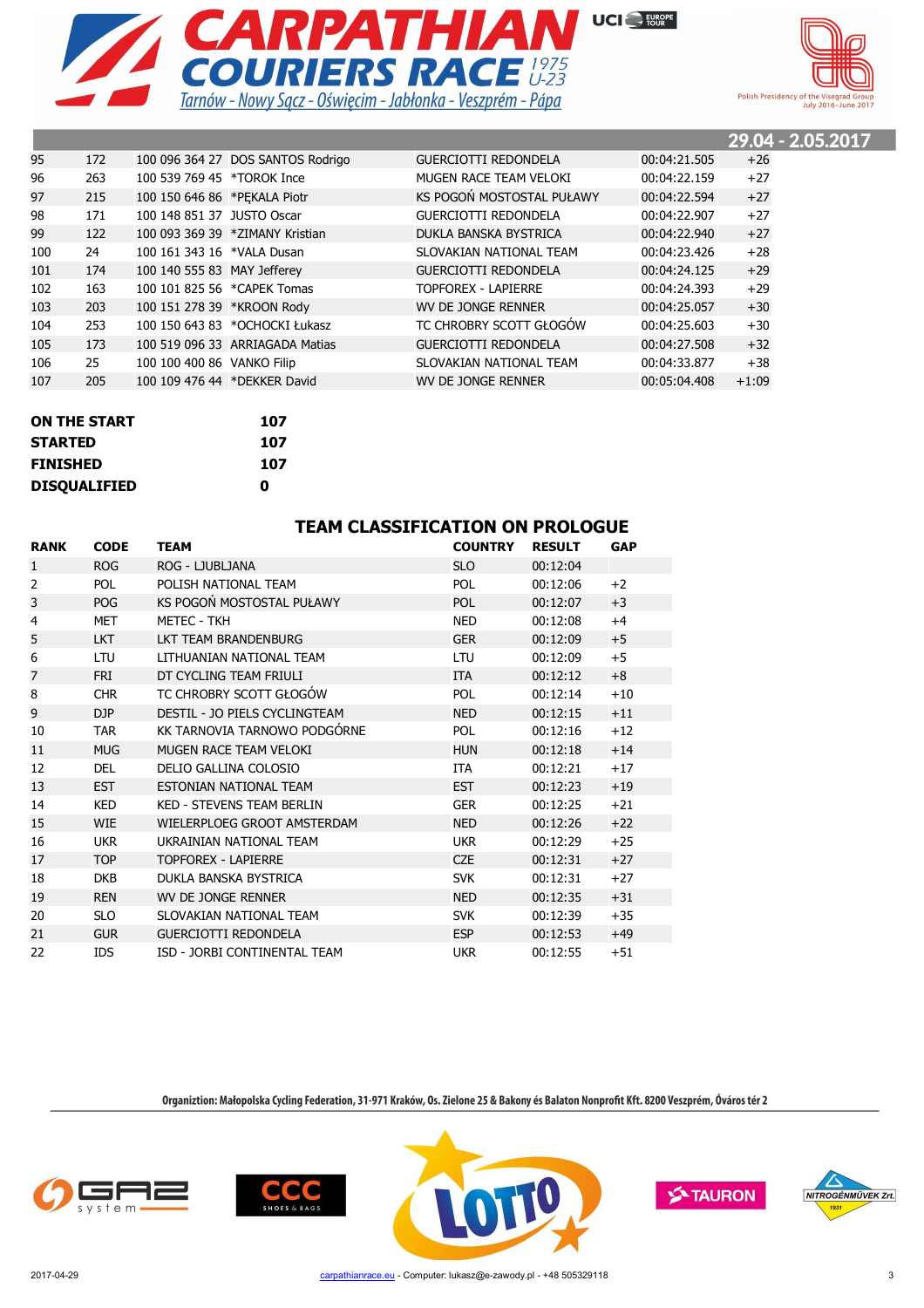



29.04 - 2.05.2017

#### **INDIVIDUAL GENERAL CLASSIFICATION AFTER PROLOGUE LOTTO**

|                |            | DISTANCE (KM): 3.1            |                                       |                               | AVERAGE SPEED (KM/H): 47.489 km/h |            |               |
|----------------|------------|-------------------------------|---------------------------------------|-------------------------------|-----------------------------------|------------|---------------|
| <b>RANK</b>    | <b>BIB</b> | UCI ID                        | <b>SURNAME, NAME</b>                  | <b>TEAM</b>                   | <b>RESULT</b>                     | <b>GAP</b> | <b>RISING</b> |
| $\mathbf{1}$   | 251        | 100 079 516 57 KONWA Piotr    |                                       | TC CHROBRY SCOTT GŁOGÓW       | 00:03:55                          |            |               |
| 2              | 241        |                               | 100 149 522 29 *VAN DE BERG Lars      | <b>METEC - TKH</b>            | 00:03:56                          | $+1$       |               |
| 3              | 65         | 100 086 850 19 MAOMA Silver   |                                       | ESTONIAN NATIONAL TEAM        | 00:03:57                          | $+2$       |               |
| 4              | 192        |                               | 100 133 731 49 PESSOT Alessandro      | DT CYCLING TEAM FRIULI        | 00:03:59                          | $+4$       |               |
| 5              | 213        |                               | 100 090 324 01 KAZIMIERCZAK Mateusz   | KS POGOŃ MOSTOSTAL PUŁAWY     | 00:03:59                          | $+4$       |               |
| 6              | 134        |                               | 100 149 727 40 *POGACAR Tadej         | ROG - LJUBLJANA               | 00:03:59                          | $+4$       |               |
| $\overline{7}$ | 103        |                               | 100 454 807 55 KESSLER Robert         | LKT TEAM BRANDENBURG          | 00:04:00                          | $+5$       |               |
| 8              | 231        |                               | 100 135 822 06 TAGLIANI Filippo       | DELIO GALLINA COLOSIO         | 00:04:00                          | $+5$       |               |
| 9              | 211        |                               | 100 093 371 41 GÓRECKI Patryk         | KS POGOŃ MOSTOSTAL PUŁAWY     | 00:04:00                          | $+5$       |               |
| 10             | 131        | 100 086 935 07 RUCIGAJ Ziga   |                                       | ROG - LJUBLJANA               | 00:04:01                          | $+6$       |               |
| 11             | 262        | 100 095 205 32 FILUTAS Viktor |                                       | MUGEN RACE TEAM VELOKI        | 00:04:01                          | $+6$       |               |
| 12             | 13         | 100 097 652 54 BROŻYNA Piotr  |                                       | POLISH NATIONAL TEAM          | 00:04:01                          | $+6$       |               |
| 13             | 42         |                               | 100 108 067 90 *ADOMAITIS Rojus       | LITHUANIAN NATIONAL TEAM      | 00:04:01                          | $+6$       |               |
| 14             | 301        |                               | 100 093 502 75 PAWLAK Tobiasz         | KK TARNOVIA TARNOWO PODGÓRNE  | 00:04:02                          | $+7$       |               |
| 15             | 14         | 100 086 286 37 MAŁECKI Kamil  |                                       | POLISH NATIONAL TEAM          | 00:04:02                          | $+7$       |               |
| 16             | 102        | 100 454 814 62 KOCH Christian |                                       | LKT TEAM BRANDENBURG          | 00:04:03                          | $+8$       |               |
| 17             | 15         |                               | 100 094 247 44 *SŁAWEK Damian         | POLISH NATIONAL TEAM          | 00:04:03                          | $+8$       |               |
| 18             | 242        |                               | 100 094 129 23 *BOUWMANS Dylan        | METEC - TKH                   | 00:04:03                          | $+8$       |               |
| 19             | 141        |                               | 100 111 271 93 VAN BROEKHOVEN Rob     | DESTIL - JO PIELS CYCLINGTEAM | 00:04:03                          | $+8$       |               |
| 20             | 43         |                               | 100 101 703 31 *BENIUSIS Justas       | LITHUANIAN NATIONAL TEAM      | 00:04:03                          | $+8$       |               |
| 21             | 135        | 100 149 920 39 *JERMAN Ziga   |                                       | ROG - LJUBLJANA               | 00:04:04                          | $+9$       |               |
| 22             | 132        | 100 098 007 21 PENKO Izidor   |                                       | ROG - LJUBLJANA               | 00:04:04                          | $+9$       |               |
| 23             | 11         |                               | 100 109 575 46 *ANIOŁKOWSKI Stanisław | POLISH NATIONAL TEAM          | 00:04:04                          | $+9$       |               |
| 24             | 143        |                               | 100 081 132 24 VAN DER KOOIJ Bas      | DESTIL - JO PIELS CYCLINGTEAM | 00:04:05                          | $+10$      |               |
| 25             | 291        |                               | 100 228 548 00 STEINBUSCH Joep        | WIELERPLOEG GROOT AMSTERDAM   | 00:04:05                          | $+10$      |               |
| 26             | 164        | 100 086 246 94 LEHKY Roman    |                                       | <b>TOPFOREX - LAPIERRE</b>    | 00:04:05                          | $+10$      |               |
| 27             | 41         |                               | 100 099 737 05 *LASINIS Venantas      | LITHUANIAN NATIONAL TEAM      | 00:04:05                          | $+10$      |               |
| 28             | 21         | 100 091 238 42 BABIC Adrian   |                                       | SLOVAKIAN NATIONAL TEAM       | 00:04:05                          | $+10$      |               |
| 29             | 195        |                               | 100 150 045 67 *FERRONATO Filippo     | DT CYCLING TEAM FRIULI        | 00:04:05                          | $+10$      |               |
| 30             | 264        | 100 236 219 08 KOVACS Mate    |                                       | MUGEN RACE TEAM VELOKI        | 00:04:05                          | $+10$      |               |
| 31             | 124        | 100 086 255 06 BELLAN Juraj   |                                       | DUKLA BANSKA BYSTRICA         | 00:04:05                          | $+10$      |               |
| 32             | 101        | 100 157 682 41 *WEBER Philip  |                                       | LKT TEAM BRANDENBURG          | 00:04:06                          | $+11$      |               |
| 33             | 254        | 100 152 908 20 *JAKAŁA Jakub  |                                       | TC CHROBRY SCOTT GŁOGÓW       | 00:04:06                          | $+11$      |               |
| 34             | 133        | 100 109 694 68 *FINKST Tilen  |                                       | ROG - LJUBLJANA               | 00:04:07                          | $+12$      |               |
| 35             | 305        |                               | 100 133 945 69 KARBOWY Marcin         | KK TARNOVIA TARNOWO PODGÓRNE  | 00:04:07                          | $+12$      |               |
| 36             | 303        |                               | 100 090 331 08 KRZYWDA Patryk         | KK TARNOVIA TARNOWO PODGÓRNE  | 00:04:07                          | $+12$      |               |
| 37             | 201        |                               | 100 097 493 89 *BOUWMANS Bryan        | WV DE JONGE RENNER            | 00:04:07                          | $+12$      |               |
| 38             | 146        |                               | 100 144 486 37 *BREUKELMAN Chiel      | DESTIL - JO PIELS CYCLINGTEAM | 00:04:07                          | $+12$      |               |
| 39             | 304        | 100 097 406 02 *SÓJKA Mikołaj |                                       | KK TARNOVIA TARNOWO PODGORNE  | 00:04:08                          | $+13$      |               |
| 40             | 73         |                               | 100 068 966 80 *SHEVCHUK Taras        | UKRAINIAN NATIONAL TEAM       | 00:04:08                          | $+13$      |               |
|                | 212        |                               | 100 097 178 65 SOLIŃSKI Patryk        | KS POGOŃ MOSTOSTAL PUŁAWY     | 00:04:08                          |            |               |
| 41             |            |                               |                                       | DT CYCLING TEAM FRIULI        | 00:04:08                          | $+13$      |               |
| 42<br>43       | 193<br>224 | 100 144 011 47 FAVARO Daniel  | 100 101 695 23 *SCHMIEDEL Sebastian   | KED - STEVENS TEAM BERLIN     | 00:04:08                          | $+13$      |               |
|                |            |                               |                                       |                               | 00:04:08                          | $+13$      |               |
| 44             | 71         |                               | 100 091 665 81 GLADYSH Roman          | UKRAINIAN NATIONAL TEAM       |                                   | $+13$      |               |
| 45             | 221        | 100 091 727 46 FRANZ Marcel   |                                       | KED - STEVENS TEAM BERLIN     | 00:04:08<br>00:04:09              | $+13$      |               |
| 46             | 243        |                               | 100 147 599 46 *VAN DER HORST Dennis  | METEC - TKH                   |                                   | $+14$      |               |
| 47             | 123        |                               | 100 107 767 81 *FOLTAN Adrian         | DUKLA BANSKA BYSTRICA         | 00:04:09                          | $+14$      |               |







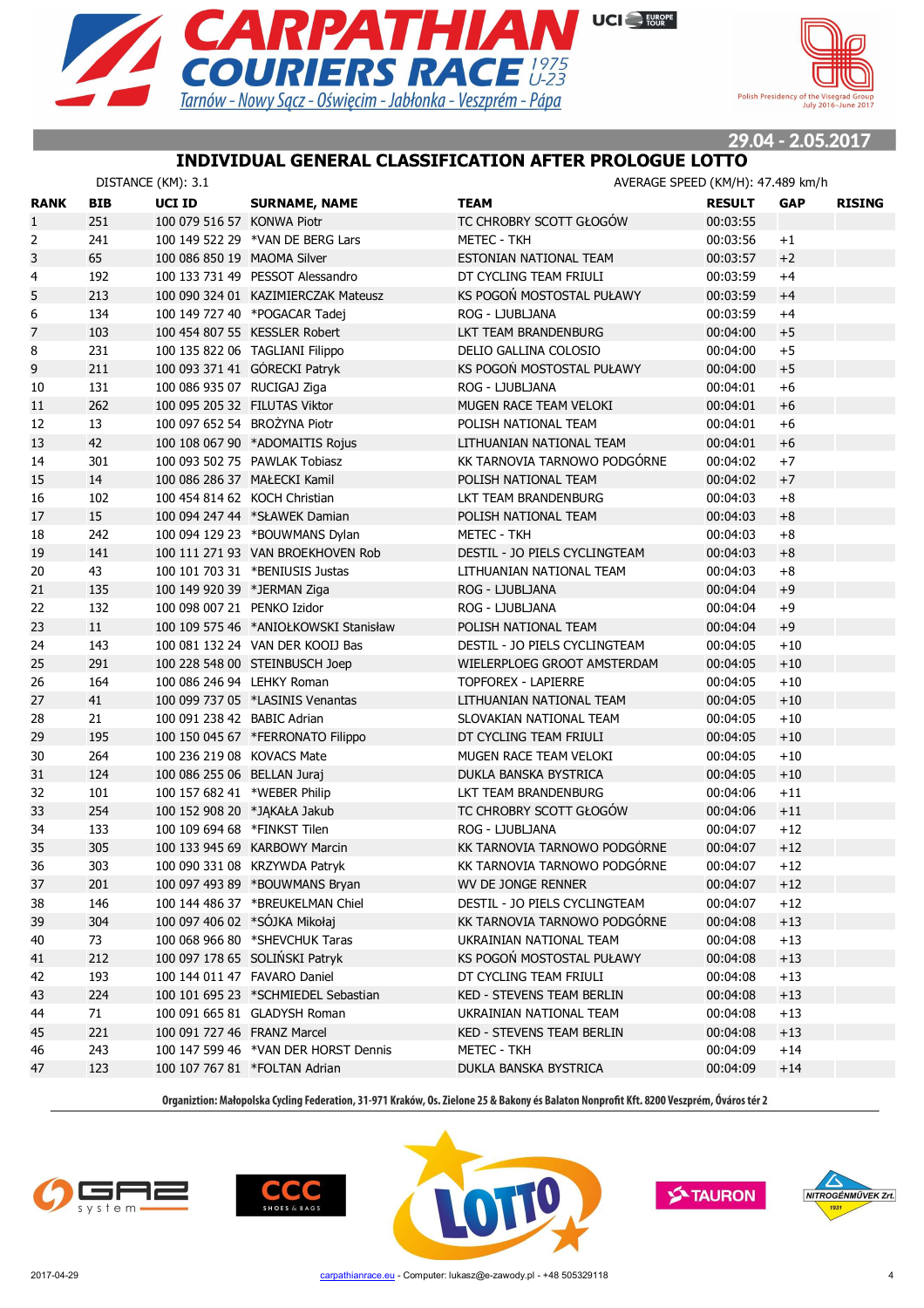



|    |     |                              |                                           |                                                                                                                                          |          | <u> 29.04 - 2.05.2017</u> |
|----|-----|------------------------------|-------------------------------------------|------------------------------------------------------------------------------------------------------------------------------------------|----------|---------------------------|
| 48 | 202 |                              | 100 111 404 32 *VAN SINTMAARTENSDIJK Daan | WV DE JONGE RENNER                                                                                                                       | 00:04:09 | $+14$                     |
| 49 | 292 |                              | 100 231 298 34 *SCHRIJVER Jorgos          | WIELERPLOEG GROOT AMSTERDAM                                                                                                              | 00:04:09 | $+14$                     |
| 50 | 232 |                              | 100 109 702 76 GIULIANI Giacomo           | DELIO GALLINA COLOSIO                                                                                                                    | 00:04:09 | $+14$                     |
| 51 | 191 | 100 138 797 71 BAIS Mattia   |                                           | DT CYCLING TEAM FRIULI                                                                                                                   | 00:04:09 | $+14$                     |
| 52 | 223 |                              | 100 101 782 13 *MAGDEBURG Tobias          | <b>KED - STEVENS TEAM BERLIN</b>                                                                                                         | 00:04:09 | $+14$                     |
| 53 | 175 |                              | 100 102 089 29 FINCKER Fernando           | <b>GUERCIOTTI REDONDELA</b>                                                                                                              | 00:04:10 | $+15$                     |
| 54 | 144 |                              | 100 109 734 11 VAN LOON Jordi             | DESTIL - JO PIELS CYCLINGTEAM                                                                                                            | 00:04:11 | $+16$                     |
| 55 | 162 |                              | 100 097 457 53 *SIRUCEK Vaclav            | <b>TOPFOREX - LAPIERRE</b>                                                                                                               | 00:04:11 | $+16$                     |
| 56 | 222 |                              | 100 143 861 91 *AUGUSTIN Hannes           | <b>KED - STEVENS TEAM BERLIN</b>                                                                                                         | 00:04:11 | $+16$                     |
| 57 | 194 |                              | 100 150 819 65 *MELLONI Mattia            | DT CYCLING TEAM FRIULI                                                                                                                   | 00:04:11 | $+16$                     |
| 58 | 245 |                              | 100 093 364 34 *OLIESLAGERS Bob           | METEC - TKH                                                                                                                              | 00:04:11 | $+16$                     |
| 59 | 293 | 100 147 607 54 *MOURIS Teun  |                                           | WIELERPLOEG GROOT AMSTERDAM                                                                                                              | 00:04:12 | $+17$                     |
| 60 | 145 |                              | 100 151 265 26 *OLDE MEIERINK Lars        | DESTIL - JO PIELS CYCLINGTEAM                                                                                                            | 00:04:12 | $+17$                     |
| 61 | 63  |                              | 100 092 396 36 VENDELIN Karl Arnold       | ESTONIAN NATIONAL TEAM                                                                                                                   | 00:04:12 | $+17$                     |
| 62 | 261 |                              | 100 145 433 14 *BERTALAN Balazs           | MUGEN RACE TEAM VELOKI                                                                                                                   | 00:04:12 | $+17$                     |
| 63 | 234 |                              | 100 111 298 23 GALDOUNE Ahmed             | DELIO GALLINA COLOSIO                                                                                                                    | 00:04:12 | $+17$                     |
| 64 | 294 |                              | 100 143 090 96 *VAN WIJK Oscar            | WIELERPLOEG GROOT AMSTERDAM                                                                                                              | 00:04:13 | $+18$                     |
| 65 | 12  |                              | 100 334 505 33 SZELAG Gracjan             | POLISH NATIONAL TEAM                                                                                                                     | 00:04:13 | $+18$                     |
| 66 | 72  |                              | 100 111 381 09 *MUSIIENKO Bohdan          | UKRAINIAN NATIONAL TEAM                                                                                                                  | 00:04:13 | $+18$                     |
| 67 | 74  |                              | 100 110 060 46 POHORELOV Vladyslav        | UKRAINIAN NATIONAL TEAM                                                                                                                  | 00:04:13 | $+18$                     |
| 68 | 302 |                              | 100 101 727 55 *MRÓWKA Adrian             | KK TARNOVIA TARNOWO PODGÓRNE                                                                                                             | 00:04:13 | $+18$                     |
| 69 | 255 |                              | 100 158 475 58 *JAGIEŁA Adam              | TC CHROBRY SCOTT GŁOGÓW                                                                                                                  | 00:04:13 | $+18$                     |
| 70 | 104 | 100 151 414 78 *RUDYS Paul   |                                           | LKT TEAM BRANDENBURG                                                                                                                     | 00:04:14 | $+19$                     |
| 71 | 64  | 100 110 229 21 KIVISTIK Gert |                                           | ESTONIAN NATIONAL TEAM                                                                                                                   | 00:04:14 | $+19$                     |
| 72 | 252 |                              | 100 139 624 25 ADAMCZYK Dawid             | TC CHROBRY SCOTT GŁOGÓW                                                                                                                  | 00:04:15 | $+20$                     |
| 73 | 45  |                              | 100 161 290 60 *PUNKRYS Kasparas          | LITHUANIAN NATIONAL TEAM                                                                                                                 | 00:04:15 | $+20$                     |
| 74 | 75  |                              | 100 111 452 80 *SHERBAN Vladyslav         | UKRAINIAN NATIONAL TEAM                                                                                                                  | 00:04:15 | $+20$                     |
| 75 | 165 |                              | 100 094 888 06 NEUMAN Dominik             | <b>TOPFOREX - LAPIERRE</b>                                                                                                               | 00:04:15 | $+20$                     |
| 76 | 235 |                              | 100 144 071 10 *ZANNI Simone              | DELIO GALLINA COLOSIO                                                                                                                    | 00:04:15 | $+20$                     |
| 77 | 62  |                              | 100 097 307 00 *JOHANSON Kristsan         | ESTONIAN NATIONAL TEAM                                                                                                                   | 00:04:16 | $+21$                     |
| 78 | 44  |                              | 100 108 069 92 *BIRENIS Arvydas           | LITHUANIAN NATIONAL TEAM                                                                                                                 | 00:04:16 | $+21$                     |
| 79 | 22  | 100 157 829 91 *HLOZA Michal |                                           | SLOVAKIAN NATIONAL TEAM                                                                                                                  | 00:04:16 | $+21$                     |
| 80 | 233 |                              | 100 097 807 15 RADICE Raffaele            | DELIO GALLINA COLOSIO                                                                                                                    | 00:04:17 | $+22$                     |
| 81 | 244 |                              | 100 106 072 35 *NIEUWPOORT Jelle          | METEC - TKH                                                                                                                              | 00:04:17 | $+22$                     |
| 82 | 121 | 100 110 758 65 *VLCAK Martin |                                           | DUKLA BANSKA BYSTRICA                                                                                                                    | 00:04:17 | $+22$                     |
| 83 | 152 |                              | 100 133 951 75 ZUBENKO Mykyta             | ISD - JORBI CONTINENTAL TEAM                                                                                                             | 00:04:17 | $+22$                     |
| 84 | 151 | 100 096 409 72 UDOD Rinat    |                                           | ISD - JORBI CONTINENTAL TEAM                                                                                                             | 00:04:17 | $+22$                     |
| 85 | 23  |                              | 100 109 781 58 *KOVACIK Vladimir          | SLOVAKIAN NATIONAL TEAM                                                                                                                  | 00:04:18 | $+23$                     |
| 86 | 61  |                              | 100 111 495 26 *PRANGEL Kristo            | ESTONIAN NATIONAL TEAM                                                                                                                   | 00:04:18 | $+23$                     |
| 87 | 295 |                              | 100 228 620 72 *KROEZE Thimo              | WIELERPLOEG GROOT AMSTERDAM                                                                                                              | 00:04:18 | $+23$                     |
| 88 | 214 |                              | 100 150 634 74 *KONOFAŁ Sebastian         | KS POGOŃ MOSTOSTAL PUŁAWY                                                                                                                | 00:04:18 | $+23$                     |
| 89 | 161 | 100 093 386 56 PETRUS Jiri   |                                           | TOPFOREX - LAPIERRE                                                                                                                      | 00:04:19 | $+24$                     |
|    | 204 |                              | 100 138 043 93 VAN IERSEL Youri           |                                                                                                                                          |          |                           |
| 90 |     |                              |                                           | WV DE JONGE RENNER                                                                                                                       | 00:04:19 | $+24$                     |
| 91 | 225 |                              | 100 364 669 30 *AL MOAKEE Tarek           | <b>KED - STEVENS TEAM BERLIN</b>                                                                                                         | 00:04:20 | $+25$                     |
| 92 | 265 | 100 095 006 27 MORICZ Daniel |                                           | MUGEN RACE TEAM VELOKI                                                                                                                   | 00:04:20 | $+25$                     |
| 93 | 154 |                              | 100 086 658 21 BUDIAK Anatolii            | ISD - JORBI CONTINENTAL TEAM                                                                                                             | 00:04:21 | $+26$                     |
| 94 | 153 |                              | 100 090 334 11 KREMINSKYI Vladyslav       | ISD - JORBI CONTINENTAL TEAM                                                                                                             | 00:04:21 | $+26$                     |
| 95 | 172 |                              | 100 096 364 27 DOS SANTOS Rodrigo         | <b>GUERCIOTTI REDONDELA</b>                                                                                                              | 00:04:21 | $+26$                     |
| 96 | 263 | 100 539 769 45 *TOROK Ince   |                                           | MUGEN RACE TEAM VELOKI                                                                                                                   | 00:04:22 | $+27$                     |
| 97 | 215 | 100 150 646 86 *PEKALA Piotr |                                           | KS POGOŃ MOSTOSTAL PUŁAWY                                                                                                                | 00:04:22 | $+27$                     |
| 98 | 171 | 100 148 851 37 JUSTO Oscar   |                                           | GUERCIOTTI REDONDELA                                                                                                                     | 00:04:22 | $+27$                     |
|    |     |                              |                                           | Organiztion: Małopolska Cycling Federation, 31-971 Kraków, Os. Zielone 25 & Bakony és Balaton Nonprofit Kft. 8200 Veszprém, Óváros tér 2 |          |                           |







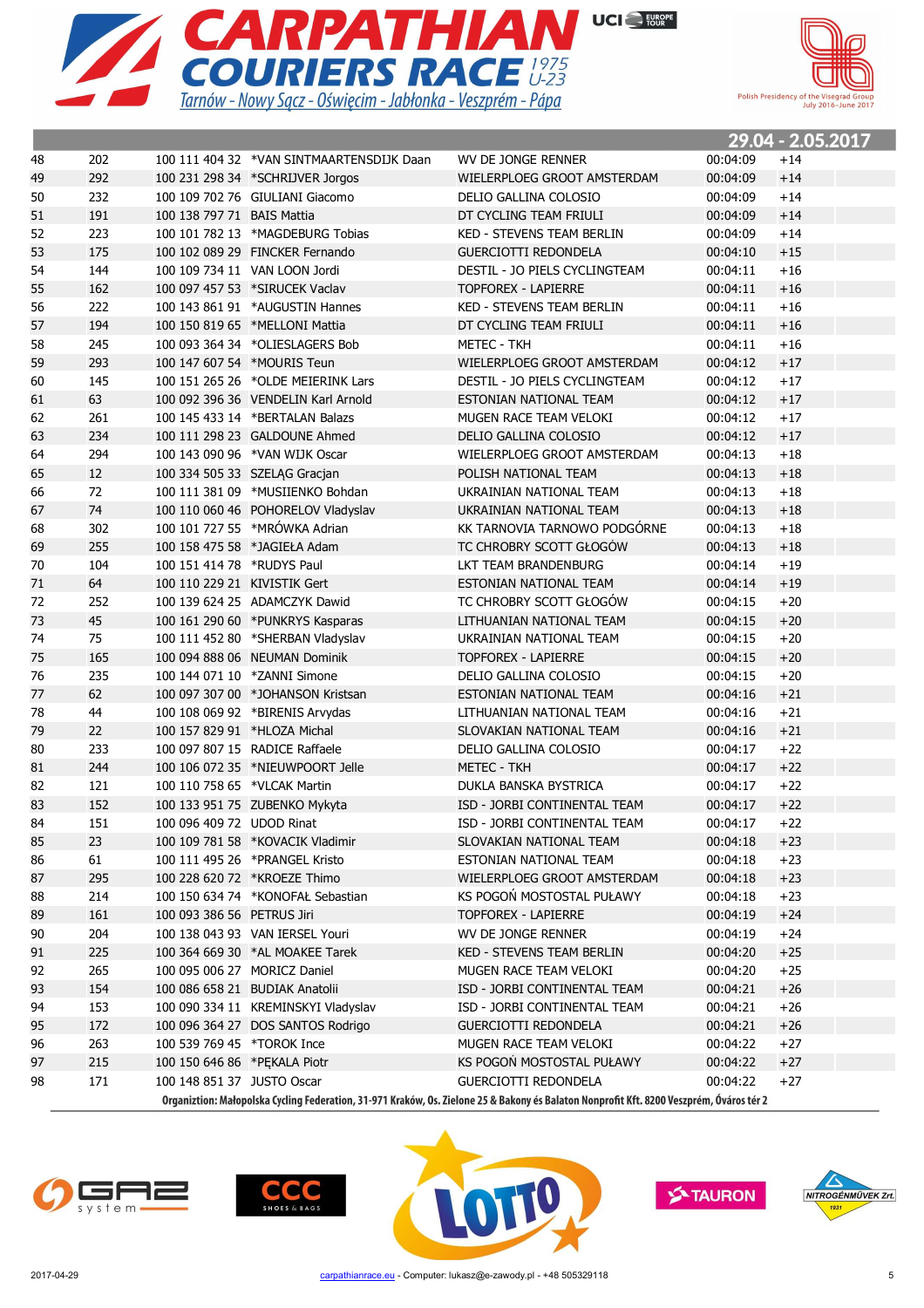



|     |     |                             |                                 |                             |          | 29.04 - 2.05.2017 |  |
|-----|-----|-----------------------------|---------------------------------|-----------------------------|----------|-------------------|--|
| 99  | 122 |                             | 100 093 369 39 *ZIMANY Kristian | DUKLA BANSKA BYSTRICA       | 00:04:22 | $+27$             |  |
| 100 | 24  | 100 161 343 16 *VALA Dusan  |                                 | SLOVAKIAN NATIONAL TEAM     | 00:04:23 | $+28$             |  |
| 101 | 174 | 100 140 555 83 MAY Jefferey |                                 | <b>GUERCIOTTI REDONDELA</b> | 00:04:24 | $+29$             |  |
| 102 | 163 | 100 101 825 56 *CAPEK Tomas |                                 | <b>TOPFOREX - LAPIERRE</b>  | 00:04:24 | $+29$             |  |
| 103 | 203 | 100 151 278 39 *KROON Rody  |                                 | WV DE JONGE RENNER          | 00:04:25 | $+30$             |  |
| 104 | 253 |                             | 100 150 643 83 *OCHOCKI Łukasz  | TC CHROBRY SCOTT GŁOGÓW     | 00:04:25 | $+30$             |  |
| 105 | 173 |                             | 100 519 096 33 ARRIAGADA Matias | <b>GUERCIOTTI REDONDELA</b> | 00:04:27 | $+32$             |  |
| 106 | 25  | 100 100 400 86 VANKO Filip  |                                 | SLOVAKIAN NATIONAL TEAM     | 00:04:33 | $+38$             |  |
| 107 | 205 |                             | 100 109 476 44 *DEKKER David    | WV DE JONGE RENNER          | 00:05:04 | $+1:09$           |  |
|     |     |                             |                                 |                             |          |                   |  |

#### **CLASSIFICATION OF COMPETITORS 19-20 YEARS AFTER PROLOGUE NITROGENMUVEK**

| <b>RANK</b>    | <b>BIB</b> | UCI ID         | <b>SURNAME, NAME</b>        | <b>TEAM</b>                      | <b>RESULT</b> | <b>GAP</b> |
|----------------|------------|----------------|-----------------------------|----------------------------------|---------------|------------|
| $\mathbf{1}$   | 241        | 100 149 522 29 | VAN DE BERG Lars            | <b>METEC - TKH</b>               | 00:03:56      |            |
| $\overline{2}$ | 134        | 100 149 727 40 | POGACAR Tadej               | ROG - LJUBLJANA                  | 00:03:59      | $+3$       |
| 3              | 42         | 100 108 067 90 | <b>ADOMAITIS Rojus</b>      | LITHUANIAN NATIONAL TEAM         | 00:04:01      | $+5$       |
| $\overline{4}$ | 15         | 100 094 247 44 | <b>SŁAWEK Damian</b>        | POLISH NATIONAL TEAM             | 00:04:03      | $+7$       |
| 5              | 242        | 100 094 129 23 | <b>BOUWMANS Dylan</b>       | <b>METEC - TKH</b>               | 00:04:03      | $+7$       |
| 6              | 43         | 100 101 703 31 | <b>BENIUSIS Justas</b>      | LITHUANIAN NATIONAL TEAM         | 00:04:03      | $+7$       |
| $\overline{7}$ | 135        | 100 149 920 39 | <b>JERMAN Ziga</b>          | ROG - LJUBLJANA                  | 00:04:04      | $+8$       |
| 8              | 11         | 100 109 575 46 | ANIOŁKOWSKI Stanisław       | POLISH NATIONAL TEAM             | 00:04:04      | $+8$       |
| 9              | 41         | 100 099 737 05 | <b>LASINIS Venantas</b>     | LITHUANIAN NATIONAL TEAM         | 00:04:05      | $+9$       |
| 10             | 195        | 100 150 045 67 | FERRONATO Filippo           | DT CYCLING TEAM FRIULI           | 00:04:05      | $+9$       |
| 11             | 101        | 100 157 682 41 | <b>WEBER Philip</b>         | LKT TEAM BRANDENBURG             | 00:04:06      | $+10\,$    |
| 12             | 254        | 100 152 908 20 | JAKAŁA Jakub                | TC CHROBRY SCOTT GŁOGÓW          | 00:04:06      | $+10$      |
| 13             | 133        | 100 109 694 68 | <b>FINKST Tilen</b>         | ROG - LJUBLJANA                  | 00:04:07      | $+11$      |
| 14             | 201        | 100 097 493 89 | <b>BOUWMANS Bryan</b>       | WV DE JONGE RENNER               | 00:04:07      | $+11$      |
| 15             | 146        | 100 144 486 37 | <b>BREUKELMAN Chiel</b>     | DESTIL - JO PIELS CYCLINGTEAM    | 00:04:07      | $+11$      |
| 16             | 304        | 100 097 406 02 | SÓJKA Mikołaj               | KK TARNOVIA TARNOWO PODGÓRNE     | 00:04:08      | $+12$      |
| 17             | 73         | 100 068 966 80 | SHEVCHUK Taras              | UKRAINIAN NATIONAL TEAM          | 00:04:08      | $+12$      |
| 18             | 224        | 100 101 695 23 | <b>SCHMIEDEL Sebastian</b>  | <b>KED - STEVENS TEAM BERLIN</b> | 00:04:08      | $+12$      |
| 19             | 243        | 100 147 599 46 | <b>VAN DER HORST Dennis</b> | <b>METEC - TKH</b>               | 00:04:09      | $+13$      |
| 20             | 123        | 100 107 767 81 | <b>FOLTAN Adrian</b>        | DUKLA BANSKA BYSTRICA            | 00:04:09      | $+13$      |
| 21             | 202        | 100 111 404 32 | VAN SINTMAARTENSDIJK Daan   | WV DE JONGE RENNER               | 00:04:09      | $+13$      |
| 22             | 292        | 100 231 298 34 | <b>SCHRIJVER Jorgos</b>     | WIELERPLOEG GROOT AMSTERDAM      | 00:04:09      | $+13$      |
| 23             | 223        | 100 101 782 13 | <b>MAGDEBURG Tobias</b>     | <b>KED - STEVENS TEAM BERLIN</b> | 00:04:09      | $+13$      |
| 24             | 162        | 100 097 457 53 | <b>SIRUCEK Vaclav</b>       | <b>TOPFOREX - LAPIERRE</b>       | 00:04:11      | $+15$      |
| 25             | 222        | 100 143 861 91 | <b>AUGUSTIN Hannes</b>      | <b>KED - STEVENS TEAM BERLIN</b> | 00:04:11      | $+15$      |
| 26             | 194        | 100 150 819 65 | <b>MELLONI Mattia</b>       | DT CYCLING TEAM FRIULI           | 00:04:11      | $+15$      |
| 27             | 245        | 100 093 364 34 | <b>OLIESLAGERS Bob</b>      | <b>METEC - TKH</b>               | 00:04:11      | $+15$      |
| 28             | 293        | 100 147 607 54 | <b>MOURIS Teun</b>          | WIELERPLOEG GROOT AMSTERDAM      | 00:04:12      | $+16$      |
| 29             | 145        | 100 151 265 26 | <b>OLDE MEIERINK Lars</b>   | DESTIL - JO PIELS CYCLINGTEAM    | 00:04:12      | $+16$      |
| 30             | 261        | 100 145 433 14 | <b>BERTALAN Balazs</b>      | MUGEN RACE TEAM VELOKI           | 00:04:12      | $+16$      |
| 31             | 294        | 100 143 090 96 | VAN WIJK Oscar              | WIELERPLOEG GROOT AMSTERDAM      | 00:04:13      | $+17$      |
| 32             | 72         | 100 111 381 09 | MUSIIENKO Bohdan            | UKRAINIAN NATIONAL TEAM          | 00:04:13      | $+17$      |
| 33             | 302        | 100 101 727 55 | MRÓWKA Adrian               | KK TARNOVIA TARNOWO PODGÓRNE     | 00:04:13      | $+17$      |
| 34             | 255        | 100 158 475 58 | JAGIEŁA Adam                | TC CHROBRY SCOTT GŁOGÓW          | 00:04:13      | $+17$      |
| 35             | 104        | 100 151 414 78 | <b>RUDYS Paul</b>           | LKT TEAM BRANDENBURG             | 00:04:14      | $+18$      |
| 36             | 45         | 100 161 290 60 | PUNKRYS Kasparas            | LITHUANIAN NATIONAL TEAM         | 00:04:15      | $+19$      |
| 37             | 75         | 100 111 452 80 | SHERBAN Vladyslav           | UKRAINIAN NATIONAL TEAM          | 00:04:15      | $+19$      |
| 38             | 235        | 100 144 071 10 | <b>ZANNI Simone</b>         | DELIO GALLINA COLOSIO            | 00:04:15      | $+19$      |







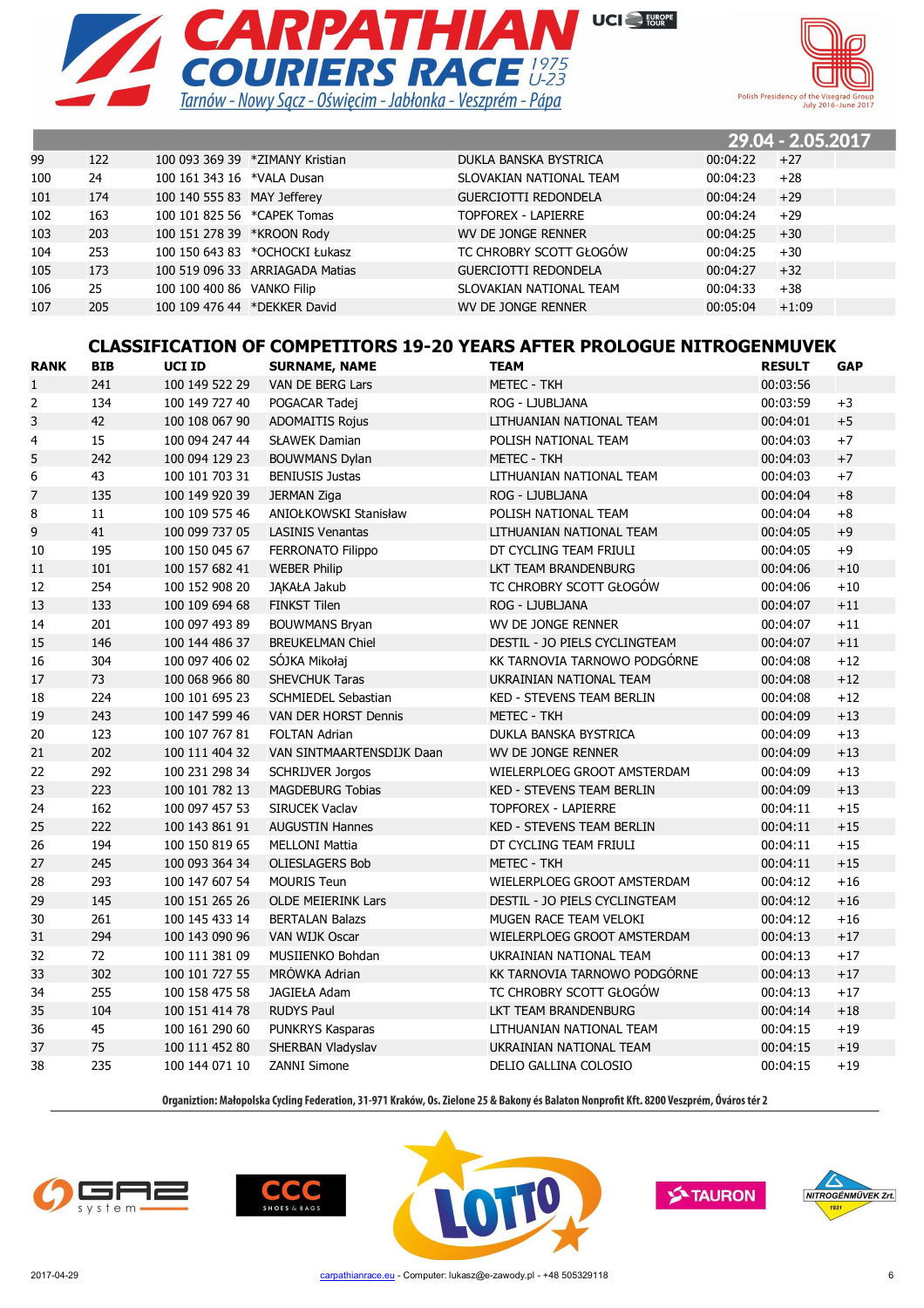



the contract of the contract of the contract of the con-

|    |     |                |                         |                                  | 29.04 - 2.05.2017 |         |
|----|-----|----------------|-------------------------|----------------------------------|-------------------|---------|
| 39 | 62  | 100 097 307 00 | JOHANSON Kristsan       | ESTONIAN NATIONAL TEAM           | 00:04:16          | $+20$   |
| 40 | 44  | 100 108 069 92 | <b>BIRENIS Arvydas</b>  | LITHUANIAN NATIONAL TEAM         | 00:04:16          | $+20$   |
| 41 | 22  | 100 157 829 91 | <b>HLOZA Michal</b>     | SLOVAKIAN NATIONAL TEAM          | 00:04:16          | $+20$   |
| 42 | 244 | 100 106 072 35 | NIEUWPOORT Jelle        | <b>METEC - TKH</b>               | 00:04:17          | $+21$   |
| 43 | 121 | 100 110 758 65 | <b>VLCAK Martin</b>     | DUKLA BANSKA BYSTRICA            | 00:04:17          | $+21$   |
| 44 | 23  | 100 109 781 58 | <b>KOVACIK Vladimir</b> | SLOVAKIAN NATIONAL TEAM          | 00:04:18          | $+22$   |
| 45 | 61  | 100 111 495 26 | <b>PRANGEL Kristo</b>   | ESTONIAN NATIONAL TEAM           | 00:04:18          | $+22$   |
| 46 | 295 | 100 228 620 72 | <b>KROEZE Thimo</b>     | WIELERPLOEG GROOT AMSTERDAM      | 00:04:18          | $+22$   |
| 47 | 214 | 100 150 634 74 | KONOFAŁ Sebastian       | KS POGOŃ MOSTOSTAL PUŁAWY        | 00:04:18          | $+22$   |
| 48 | 225 | 100 364 669 30 | AL MOAKEE Tarek         | <b>KED - STEVENS TEAM BERLIN</b> | 00:04:20          | $+24$   |
| 49 | 263 | 100 539 769 45 | <b>TOROK Ince</b>       | MUGEN RACE TEAM VELOKI           | 00:04:22          | $+26$   |
| 50 | 215 | 100 150 646 86 | PEKALA Piotr            | KS POGOŃ MOSTOSTAL PUŁAWY        | 00:04:22          | $+26$   |
| 51 | 122 | 100 093 369 39 | <b>ZIMANY Kristian</b>  | DUKLA BANSKA BYSTRICA            | 00:04:22          | $+26$   |
| 52 | 24  | 100 161 343 16 | <b>VALA Dusan</b>       | SLOVAKIAN NATIONAL TEAM          | 00:04:23          | $+27$   |
| 53 | 163 | 100 101 825 56 | <b>CAPEK Tomas</b>      | <b>TOPFOREX - LAPIERRE</b>       | 00:04:24          | $+28$   |
| 54 | 203 | 100 151 278 39 | <b>KROON Rody</b>       | WV DE JONGE RENNER               | 00:04:25          | $+29$   |
| 55 | 253 | 100 150 643 83 | <b>OCHOCKI Łukasz</b>   | TC CHROBRY SCOTT GŁOGÓW          | 00:04:25          | $+29$   |
| 56 | 205 | 100 109 476 44 | <b>DEKKER David</b>     | WV DE JONGE RENNER               | 00:05:04          | $+1:08$ |

## **TEAM CLASSIFICATION AFTER PROLOGUE BAKONY & BALATON**

| <b>RANK</b>    | <b>CODE</b> | TEAM                             | <b>COUNTRY</b> | <b>RESULT</b> | <b>GAP</b> |
|----------------|-------------|----------------------------------|----------------|---------------|------------|
| $\mathbf{1}$   | <b>ROG</b>  | ROG - LJUBLJANA                  | <b>SLO</b>     | 00:12:04      |            |
| $\overline{2}$ | POL         | POLISH NATIONAL TEAM             | POL            | 00:12:06      | $+2$       |
| 3              | <b>POG</b>  | KS POGOŃ MOSTOSTAL PUŁAWY        | <b>POL</b>     | 00:12:07      | $+3$       |
| 4              | <b>MET</b>  | <b>METEC - TKH</b>               | <b>NED</b>     | 00:12:08      | $+4$       |
| 5              | <b>LKT</b>  | LKT TEAM BRANDENBURG             | <b>GER</b>     | 00:12:09      | $+5$       |
| 6              | LTU         | LITHUANIAN NATIONAL TEAM         | LTU            | 00:12:09      | $+5$       |
| 7              | <b>FRI</b>  | DT CYCLING TEAM FRIULI           | <b>ITA</b>     | 00:12:12      | $+8$       |
| 8              | <b>CHR</b>  | TC CHROBRY SCOTT GŁOGÓW          | <b>POL</b>     | 00:12:14      | $+10$      |
| 9              | DJP         | DESTIL - JO PIELS CYCLINGTEAM    | <b>NED</b>     | 00:12:15      | $+11$      |
| 10             | <b>TAR</b>  | KK TARNOVIA TARNOWO PODGÓRNE     | <b>POL</b>     | 00:12:16      | $+12$      |
| 11             | <b>MUG</b>  | MUGEN RACE TEAM VELOKI           | <b>HUN</b>     | 00:12:18      | $+14$      |
| 12             | <b>DEL</b>  | DELIO GALLINA COLOSIO            | <b>ITA</b>     | 00:12:21      | $+17$      |
| 13             | <b>EST</b>  | ESTONIAN NATIONAL TEAM           | <b>EST</b>     | 00:12:23      | $+19$      |
| 14             | <b>KED</b>  | <b>KED - STEVENS TEAM BERLIN</b> | <b>GER</b>     | 00:12:25      | $+21$      |
| 15             | <b>WIE</b>  | WIELERPLOEG GROOT AMSTERDAM      | <b>NED</b>     | 00:12:26      | $+22$      |
| 16             | <b>UKR</b>  | UKRAINIAN NATIONAL TEAM          | <b>UKR</b>     | 00:12:29      | $+25$      |
| 17             | <b>TOP</b>  | <b>TOPFOREX - LAPIERRE</b>       | <b>CZE</b>     | 00:12:31      | $+27$      |
| 18             | <b>DKB</b>  | DUKLA BANSKA BYSTRICA            | <b>SVK</b>     | 00:12:31      | $+27$      |
| 19             | <b>REN</b>  | WV DE JONGE RENNER               | <b>NED</b>     | 00:12:35      | $+31$      |
| 20             | <b>SLO</b>  | SLOVAKIAN NATIONAL TEAM          | <b>SVK</b>     | 00:12:39      | $+35$      |
| 21             | <b>GUR</b>  | <b>GUERCIOTTI REDONDELA</b>      | <b>ESP</b>     | 00:12:53      | $+49$      |
| 22             | <b>IDS</b>  | ISD - JORBI CONTINENTAL TEAM     | <b>UKR</b>     | 00:12:55      | $+51$      |